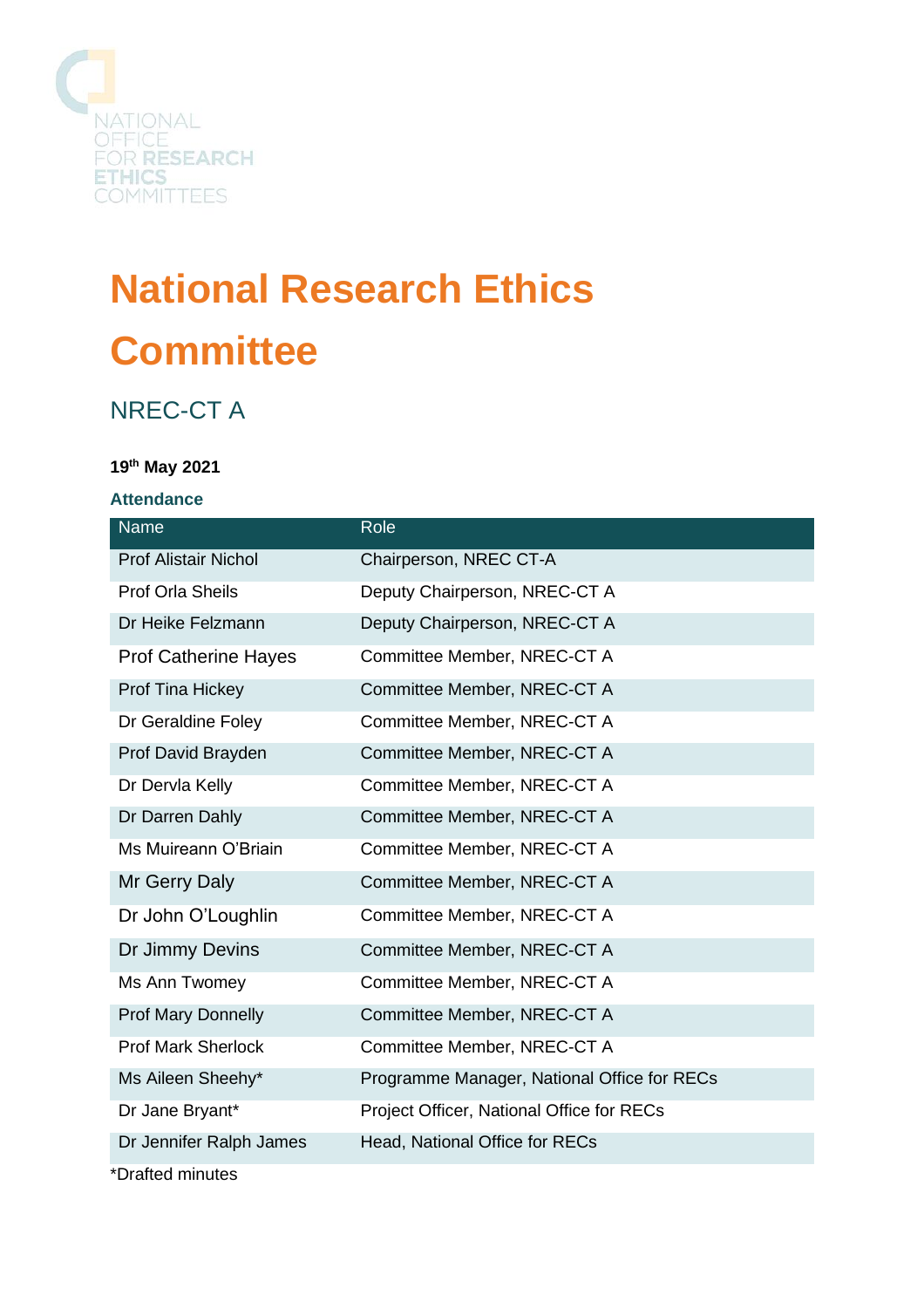**Apologies:** Prof. John Wells.

**Quorum for decisions:** Yes

## **Agenda**

- Welcome & Apologies
- Review of 'mock' application (Study previously approved by NREC COVID-19)
- Presentation on the Clinical Trials Regulation and National Collaboration Project
- AOB
- The Chair welcomed the NREC-CT A.
- The following declarations of interest were made related to the 'mock' application. However, as the application did not relate to a formal NREC-CT A decision, the members did not recuse themselves from the discussion.
	- Prof David Brayden.

# **Applications**

#### **21-NREC-CT-TEST**

- NREC-CT comments
	- The NREC-CT A raised no issues directly related to the 'mock' application.
	- The NREC-CT A discussed processes related to obtaining consent / deferred assent remotely.
	- The NREC-CT A discussed general consent procedures for retention of samples and associated data for research purposes.
	- The NREC-CT A raised general points regarding the operational roles and relationship between the NREC-CT and the HRCDC for future applications.
- NREC-CT Decision
	- As the study was used for learning purposes, no decision was given by the NREC-CT A.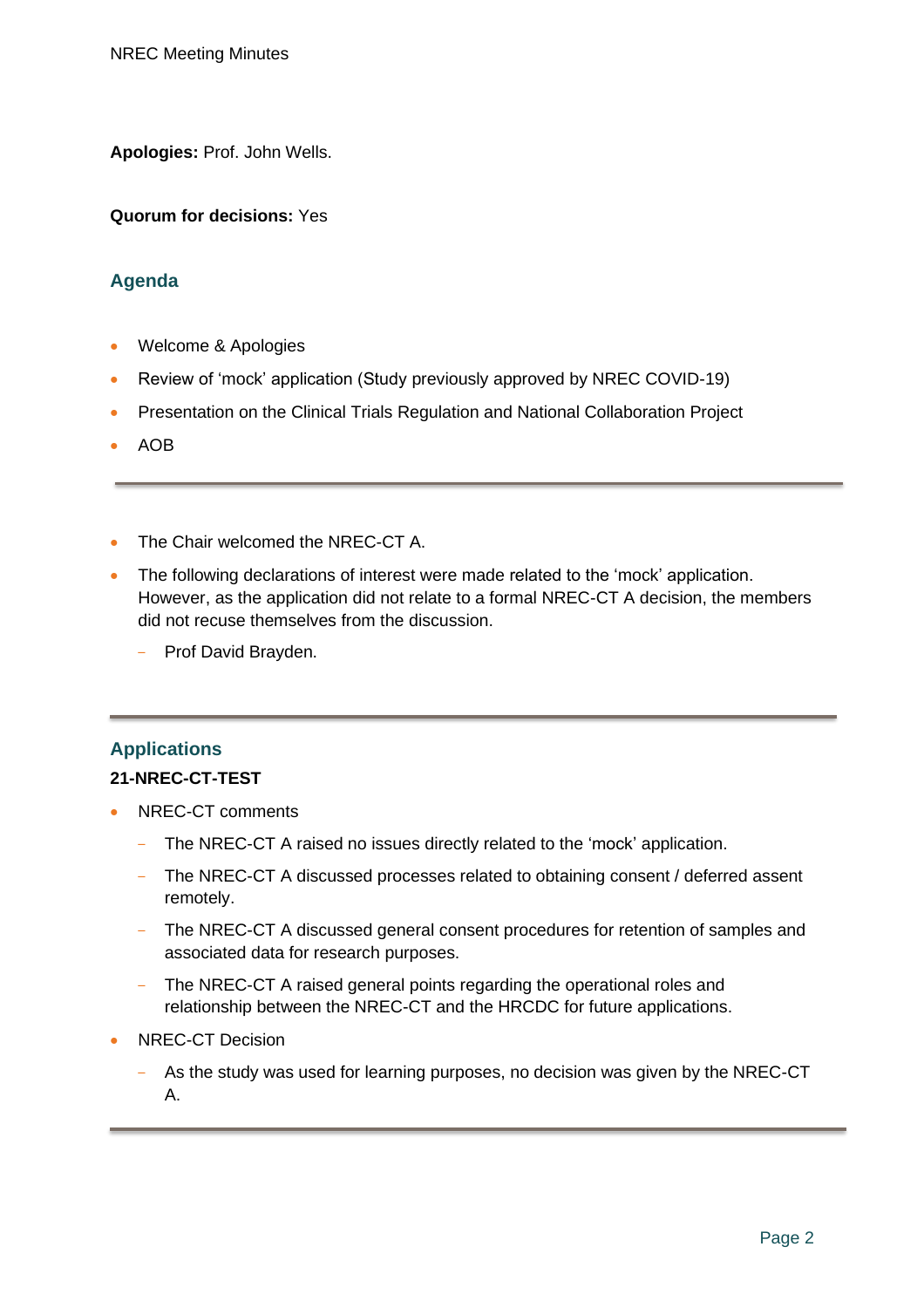- The National Office gave a presentation on the upcoming EU Clinical Trial Regulation, due to come into effect in January 2022, and details on the CTR National Collaboration Project jointly run with the HPRA.
- AOB:
- The Chair closed the meeting.